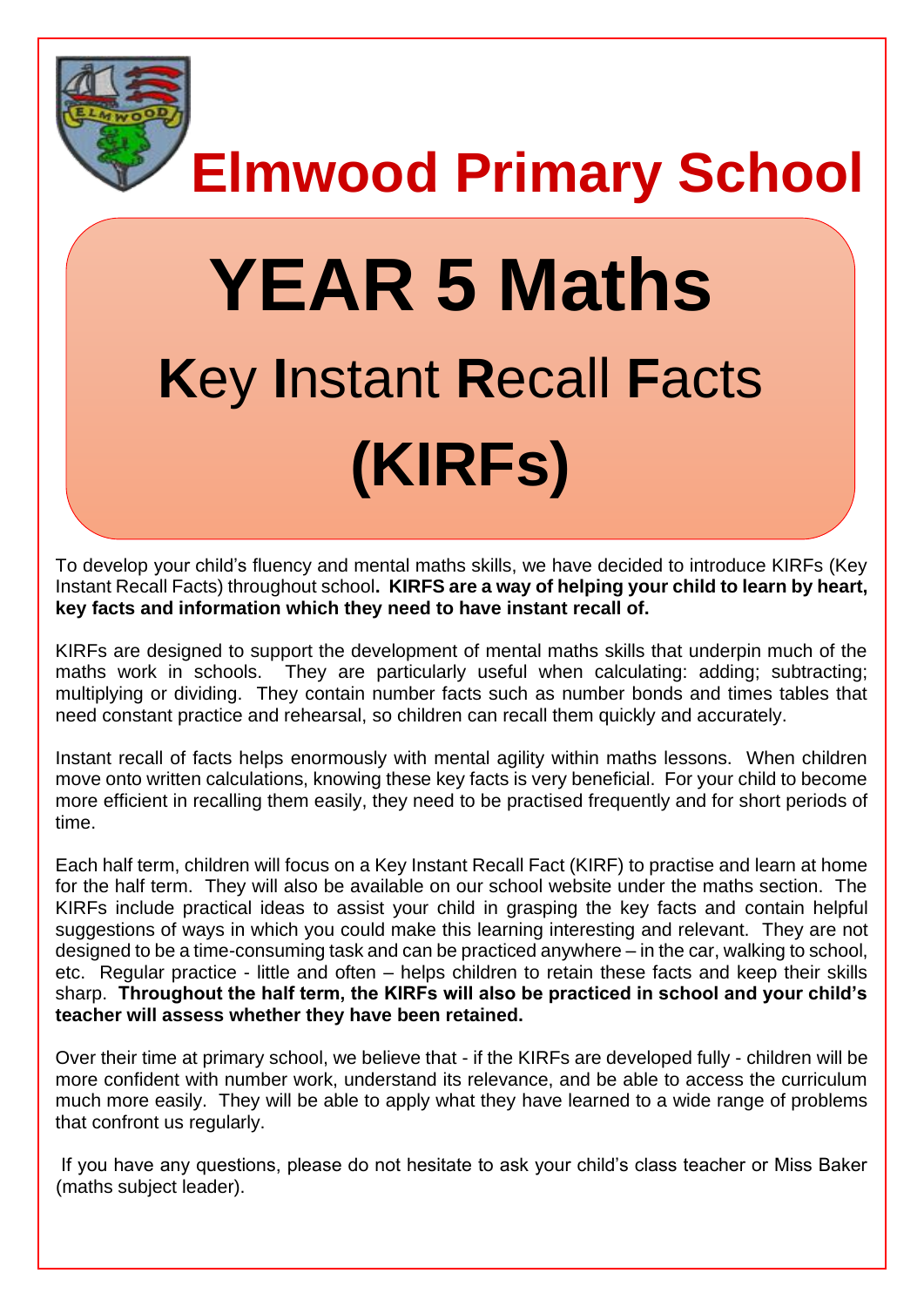

# **K**ey **I**nstant **R**ecall **F**acts **YEAR 5** – Autumn 1

### **I can double and half any number up to 100.**

By the end of this half term, children should know the following facts. The aim is for them to recall these facts **instantly**.

Double  $35 = 70$ Double  $70 = 140$ Double  $82 = 164$ Etc…

Half of  $34 = 17$ Half of  $15 = 7.5$  or 7 and a half Half of  $99 = 44.5$  or 44 and a half Etc…



Children should be able to quickly work out any double or half up to 100. They should be able to explain how they found the answers.

### **Top Tips**

The secret to success is practising **little** and **often**. Use time wisely. Can you practise these KIRFs while walking to school or during a car journey? You do not need to practise them all at once; perhaps you could have a fact of the day. If you would like more ideas, please speak to your child's teacher.

Encourage the children to partition the number into its tens and ones. They can quickly half each of these and then add them together. The same applies for doubling.

e.g. Half of 47 - Half of 40 is 20 and … Half of 7 is  $3.5$  or 3 and a half so... Half of 47 is 23.5 or 23 and a half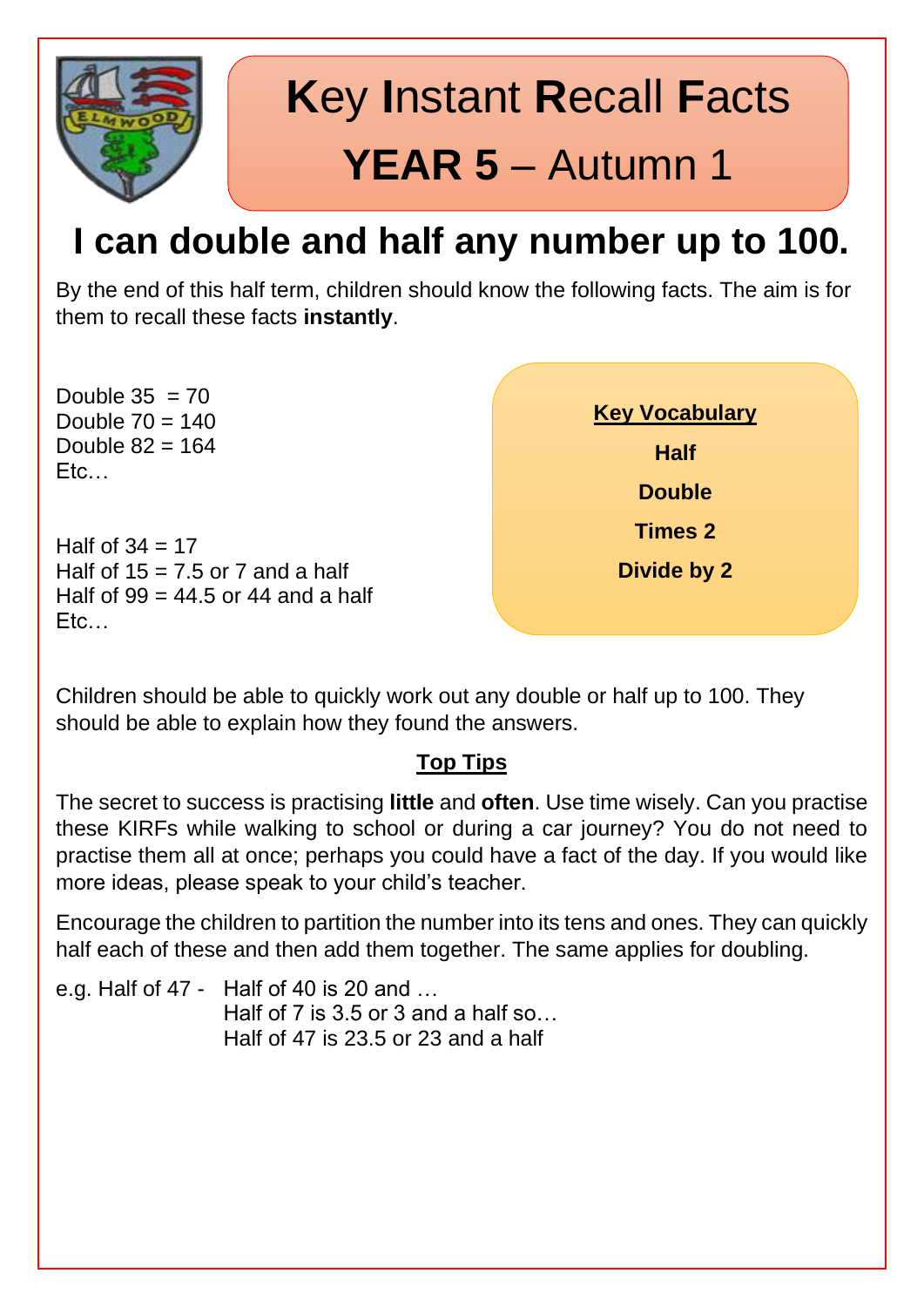

# **K**ey **I**nstant **R**ecall **F**acts **YEAR 5** – Autumn 2

### **I know the multiplication and division facts for all times tables up to 12 x 12.**

By the end of this half term, children should know the following facts. The aim is for them to recall these facts **instantly**.

#### **Key Vocabulary**

What is 8 **multiplied by** 6? What is 7 **times** 4? What is 81 **divided by** 9? What is the **product** of 5 and 7?

See separate sheet for all times tables facts

They should be able to answer these questions in any order, including missing number questions e.g. 6 x  $\bigcirc$  = 42 or  $\bigcirc$  ÷ 8 = 4

### **Top Tips**

The secret to success is practising **little** and **often**. Use time wisely. Can you practise these KIRFs while walking to school or during a car journey? You do not need to practise them all at once; perhaps you could have a fact of the day. If you would like more ideas, please speak to your child's teacher.

Songs and Chants – You can buy Times Tables CDs or find multiplication songs and chants online. You can also use Education City songs and websites [www.timestables.co.uk](http://www.timestables.co.uk/) [www.timestables.me.uk,](http://www.timestables.me.uk/) [www.conkermaths.com](http://www.conkermaths.com/) and [www.ttrockstars.com](http://www.ttrockstars.com/)

Use memory tricks - For those hard-to-remember facts, [www.multiplication.com](http://www.multiplication.com/) has some strange picture stories to help children remember.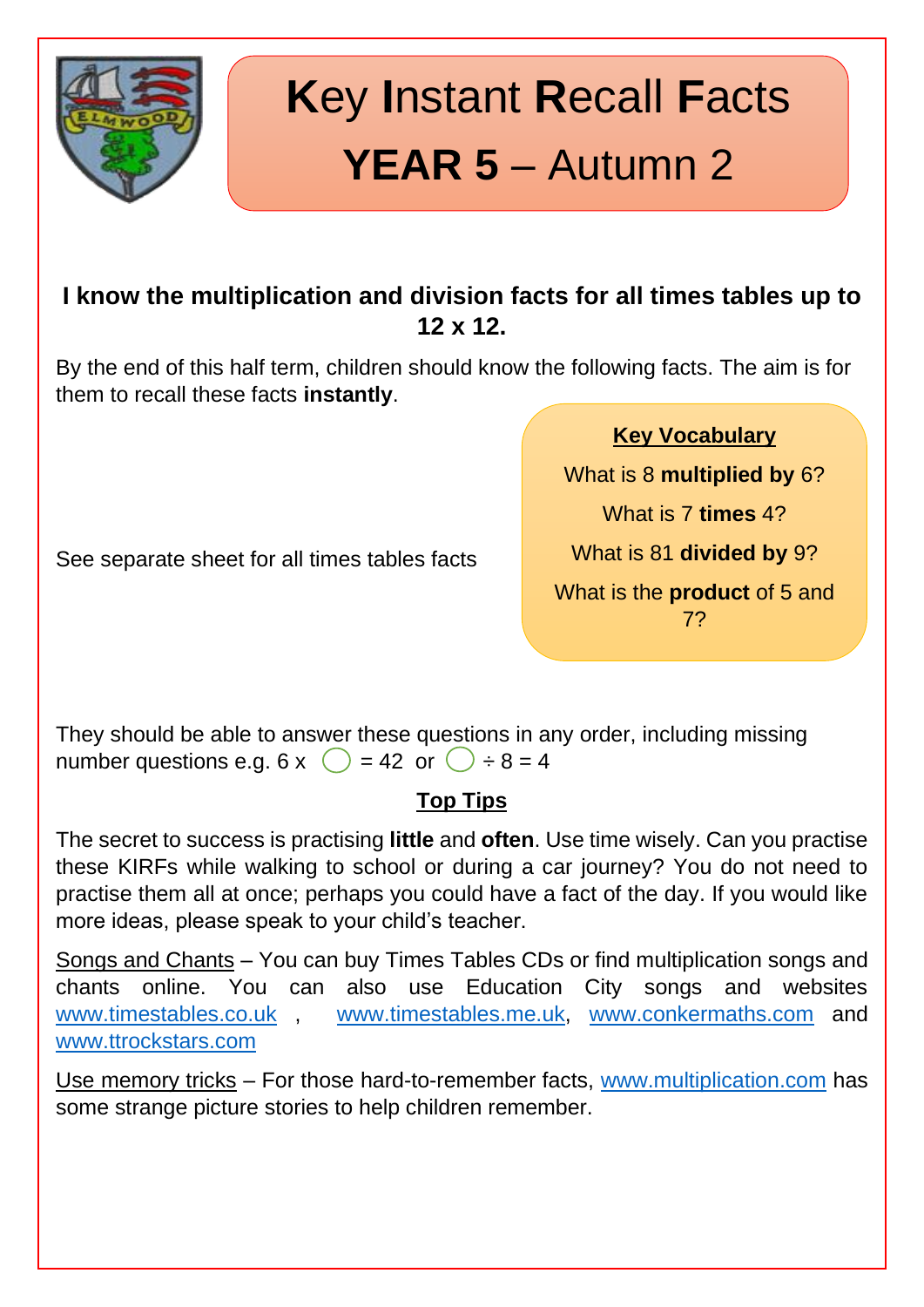

# **K**ey **I**nstant **R**ecall **F**acts **YEAR 5** – Spring 1

### **I can find factor pairs of a number.**

By the end of this half term, children should know the following facts. The aim is for them to recall these facts **instantly**.

Children should now know all multiplication and division facts up to 12 x 12. When given a number in one of those times tables, they should be able to state a factor pair which multiply to make this number (product).

Below are some examples:

| $42 = 6 \times 7$  |
|--------------------|
| $25 = 5 \times 5$  |
| $84 = 7 \times 12$ |
| $15 = 5 \times 3$  |
|                    |

#### **Key Vocabulary**

Can you find a **factor** of 28?

Find 2 numbers whose **product** is 20.

I know that 6 is a **factor** of 72 because 6 multiplied by 12 is 72.

### **Top Tips**

The secret to success is practising **little** and **often**. Use time wisely. Can you practise these KIRFs while walking to school or during a car journey? You do not need to practise them all at once; perhaps you could have a fact of the day. If you would like more ideas, please speak to your child's teacher.

Online games – Activities on [www.educationcity.com,](http://www.educationcity.com/) [www.conkermaths.org,](http://www.conkermaths.org/) [www.timestables.co.uk](http://www.timestables.co.uk/) and [www.timestables.me.uk](http://www.timestables.me.uk/)

Think of the question – One player thinks of a times table question (e.g.  $4 \times 12$ ) and states the answer. The other player has to guess the original question.

Use memory tricks – For those hard-to-remember facts, [www.multiplication.com](http://www.multiplication.com/) has some strange picture stories to help children remember.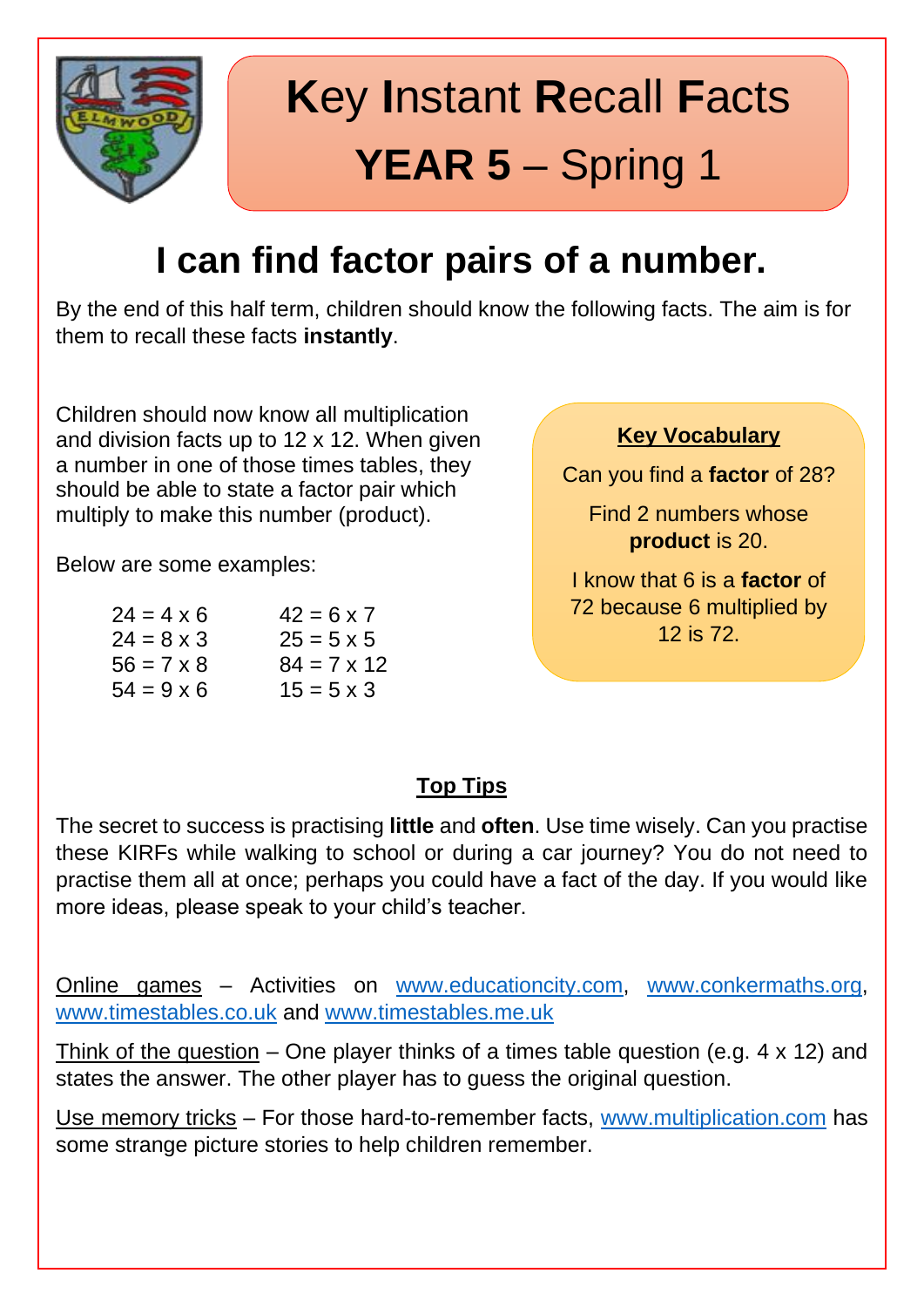

# **K**ey **I**nstant **R**ecall **F**acts **YEAR 5** – Spring 2

### **I can recall square numbers up to 12² and their square roots.**

By the end of this half term, children should know the following facts. The aim is for them to recall these facts **instantly**.

| $1^2 = 1 \times 1 = 1$      | $\sqrt{1} = 1$    |                                   |
|-----------------------------|-------------------|-----------------------------------|
| $2^2 = 2 \times 2 = 4$      | $\sqrt{4}$ = 2    |                                   |
| $3^2 = 3 \times 3 = 9$      | $\sqrt{9} = 3$    | <b>Key Vocabulary</b>             |
| $4^2 = 4 \times 4 = 16$     | $\sqrt{16} = 4$   | What is 7 squared?                |
| $5^2 = 5 \times 5 = 25$     | $\sqrt{25} = 5$   |                                   |
| $6^2 = 6 \times 6 = 36$     | $\sqrt{36} = 6$   | What is 7 multiplied by itself?   |
| $7^2 = 7 \times 7 = 49$     | $\sqrt{49} = 7$   |                                   |
| $8^2 = 8 \times 8 = 64$     | $\sqrt{64} = 8$   | What is the <b>square root</b> of |
| $9^2 = 9 \times 9 = 81$     | $\sqrt{81} = 9$   | 144?                              |
| $10^2 = 10 \times 10 = 100$ | $\sqrt{100} = 10$ | Is 30 a square number?            |
| $11^2 = 11 \times 11 = 121$ | $\sqrt{121} = 11$ |                                   |
| $12^2 = 12 \times 12 = 144$ | $\sqrt{144} = 12$ |                                   |

Children should also be able to recognise whether a number below 150 is a square number or not.

### **Top Tips**

The secret to success is practising **little** and **often**. Use time wisely. Can you practise these KIRFs while walking to school or during a car journey? You do not need to practise them all at once; perhaps you could have a fact of the day. If you would like more ideas, please speak to your child's teacher.

Online games – You can use Education City songs and websites [www.timestables.co.uk,](http://www.timestables.co.uk/) [www.timestables.me.uk](http://www.timestables.me.uk/) and [www.ttrockstars.com](http://www.ttrockstars.com/)

Cycling squares – At<http://nrich.maths.org/1151> there is a challenge involving square numbers. Can you complete the challenge and then create your own examples?

Use memory tricks – For those hard-to-remember facts, [www.multiplication.com](http://www.multiplication.com/) has some strange picture stories to help children remember.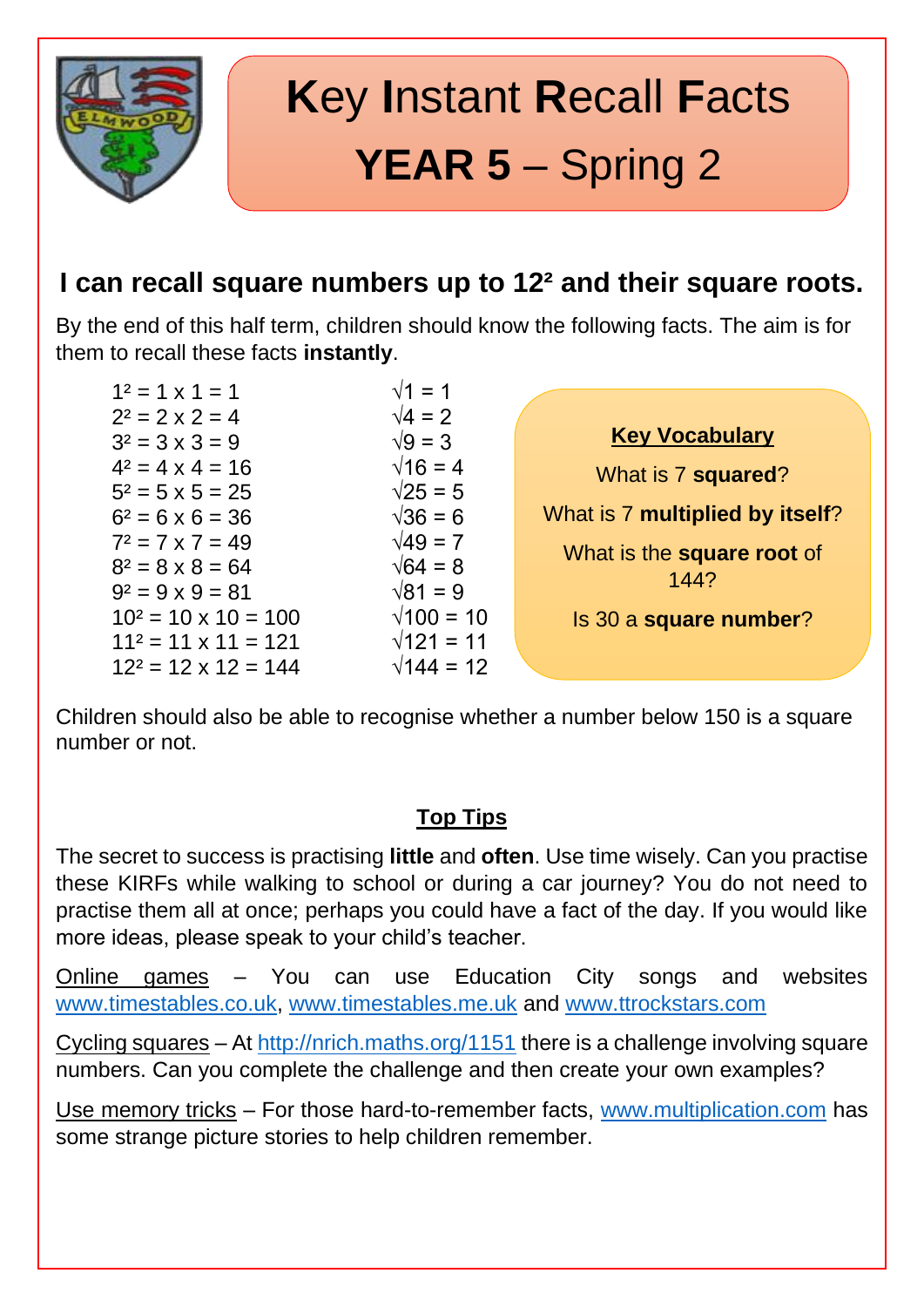

# **K**ey **I**nstant **R**ecall **F**acts **YEAR 5** – Summer 1

### **I know decimal number bonds to 1 and 10**

By the end of this half term, children should know the following facts. The aim is for them to recall these facts **instantly**.

#### Some examples:

| $0.6 + 0.4 = 1$   | $3.7 + 6.3 = 10$ |
|-------------------|------------------|
| $0.4 + 0.6 = 1$   | $6.3 + 3.7 = 10$ |
| $1 - 0.4 = 0.6$   | $10 - 3.7 = 6.3$ |
| $1 - 0.6 = 0.4$   | $10 - 6.3 = 3.7$ |
|                   |                  |
| $0.75 + 0.25 = 1$ | $4.8 + 5.2 = 10$ |
| $0.25 + 0.75 = 1$ | $5.2 + 4.8 = 10$ |
| $1 - 0.25 = 0.75$ | $10 - 5.2 = 4.8$ |
| $1 - 0.75 = 0.25$ | $10 - 4.8 = 5.2$ |

**Key Vocabulary**

What do I **add** to 0.8 to make 1?

What is 1 **take away** 0.6?

What is 1.3 **less than** 10?

**How many more** than 9.8 is 10?

What is the **difference** between 8.9 and 10?

This list includes some examples of facts that children should know. They should be able to answer questions including missing number questions. e.g.  $0.49 + \bigcirc = 1$  or  $10 - \bigcirc = 7.2$ 

### **Top Tips**

The secret to success is practising **little** and **often**. Use time wisely. Can you practise these KIRFs while walking to school or during a car journey? You do not need to practise them all at once; perhaps you could have a fact of the day. If you would like more ideas, please speak to your child's teacher.

Buy one get three free – If your child knows one fact (e.g.  $0.7 + 0.3 = 1$ ), can they tell you the other three facts in the same fact family?

Use number bonds to 10 – How can your number bonds to 10 help you work out number bonds to 1?

Play Games – There are missing number questions at [www.conkermaths.com.](http://www.conkermaths.com/) See how many questions you can answer in 90 seconds.